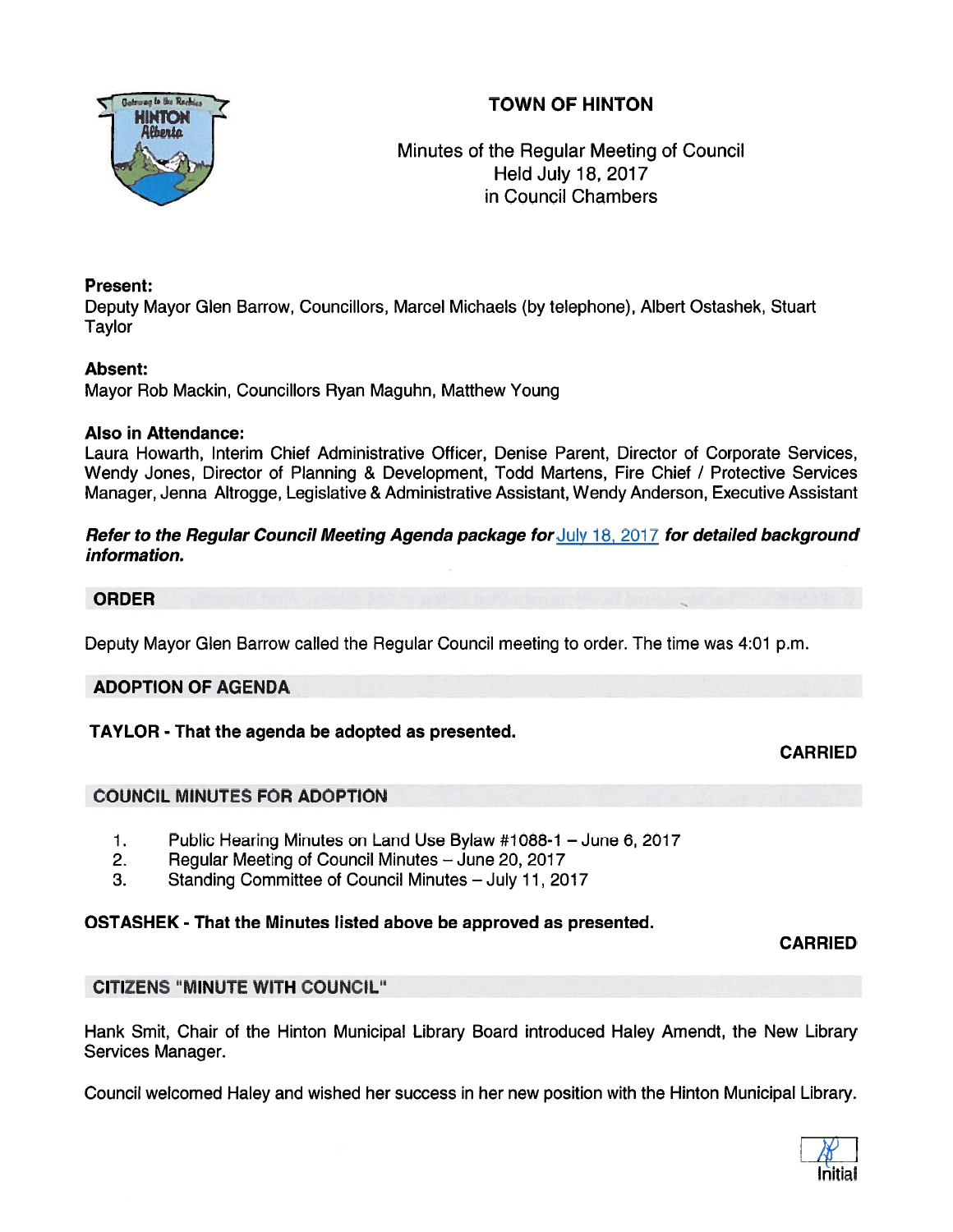#### DELEGATIONS AND PRESENTATIONS

#### GrowinQ Great Kids Coalition

Benita Smit and Kelci Petterson provide Council with an overview of the Growing Great Kids Coalition. Their PowerPoint presentation is attached to the July 18, 2017 minutes (Attachment #1). Growing Great Kids Coalition motto is "It takes <sup>a</sup> community to raise <sup>a</sup> child".

#### PUBLIC HEARINGS

Please refer to the Public Hearing Minutes for Municipal Reserve Disposal for 176 Cheviot Drive dated July 11,2017.

#### TAYLOR - That Public Hearing #2 and Action Items #1 and <sup>2</sup> be moved to the August 15, 2017 Regular Meeting

CARRIED

#### ACTION ITEMS

1. Municipal Development Plan — Bylaw No. 1084

OSTASHEK - That Municipal Development Plan Bylaw #1084 receive First Reading.

CARRIED

2. Membership Application for Hinton Municipal Library Board

TAYLOR - That George Higgerty be appointed to the Hinton Municipal Library Board for the term ending October 2017.

CARRIED

OSTASHEK - That Vivian Sergeew be appointed to the Hinton Municipal Library Board for the term ending October 2018.

CARRIED

3. Replacement of Fire Services Wildland/Bush 25

TAYLOR - That Council approves the purchase of <sup>a</sup> new wildland/bush truck for up to \$125,000 to be funded from the Fire Rescue Reserve.

CARRIED

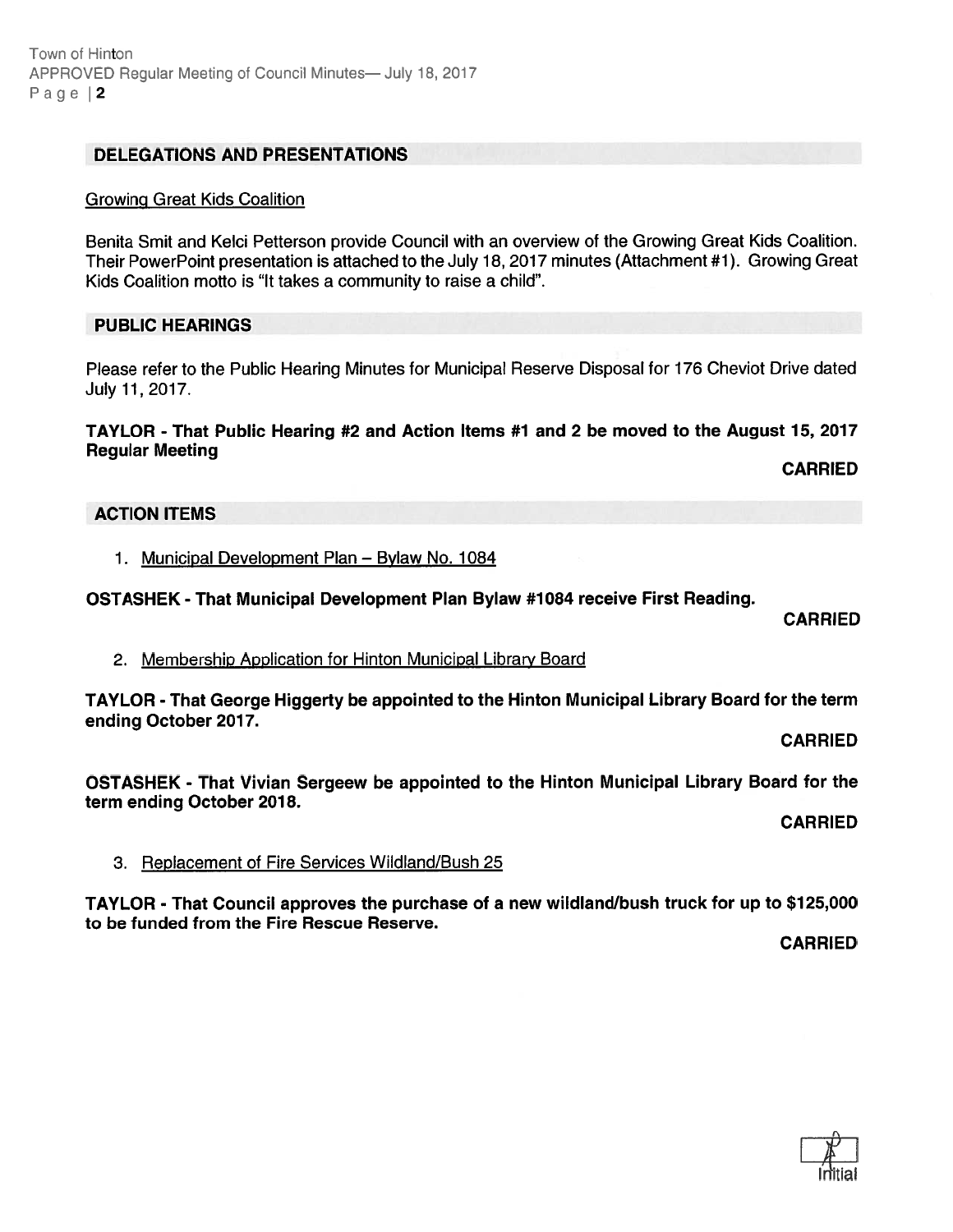## 4. Capital Eguipment Purchases for New Rescue Truck and Aerial Truck

OSTASHEK -That Council approve funding an additional \$100,500 from the Fire Rescue Reserve to compensate for <sup>a</sup> change in Yellowhead County's anticipated contribution of 50% towards the 2077 projects of 77-0E4 Equipment for Aerial Truck Unit 23 (\$73,000) and 17-0E5 Equipment for Rescue Unit 29 (\$87,500).

#### 5. Automated Traffic Enforcement Stop Sign Program

BARROW — That the stop sign program be pu<sup>t</sup> on hold and initiation of the red light program be delayed until Council can discuss the Automated Traffic Enforcement program with the ATE Oversight Committee

CARRIED

CARRIED

#### INFORMATION ITEMS

1. Council Information Package #1, #2, #3 and #4 for July 18, 2017

OSTASHEK- That Council Information Package #7, #2, #3 and #4 for July 18, 2017 be accepted for information.

CARRIED

## REPORTS FROM MAYOR, COUNCIL, CHIEF ADMINISTRATIVE OFFICER

1. Council Reporting (Training/Conferences/CEAC, Listening Teams, All Other Committees)

Councillors reported on the various committees, meetings and activities they attended since the last Regular Council meeting and what they plan on attending in the coming weeks.

- 2. Councillor Information Reguests (Email)
- 3. Interim Chief Administrative Officer Report

Laura Howarth, Interim Chief Administrative Officer, provided an update on administrative matters.

#### MOVE IN CAMERA

## TAYLOR - That the Standing Committee meeting move in camera.

The time was 6:30 p.m.

## TAYLOR - That the Standing Committee meeting revert to regular session.

CARRIED

CARRIED

The time was 7:31 p.m.

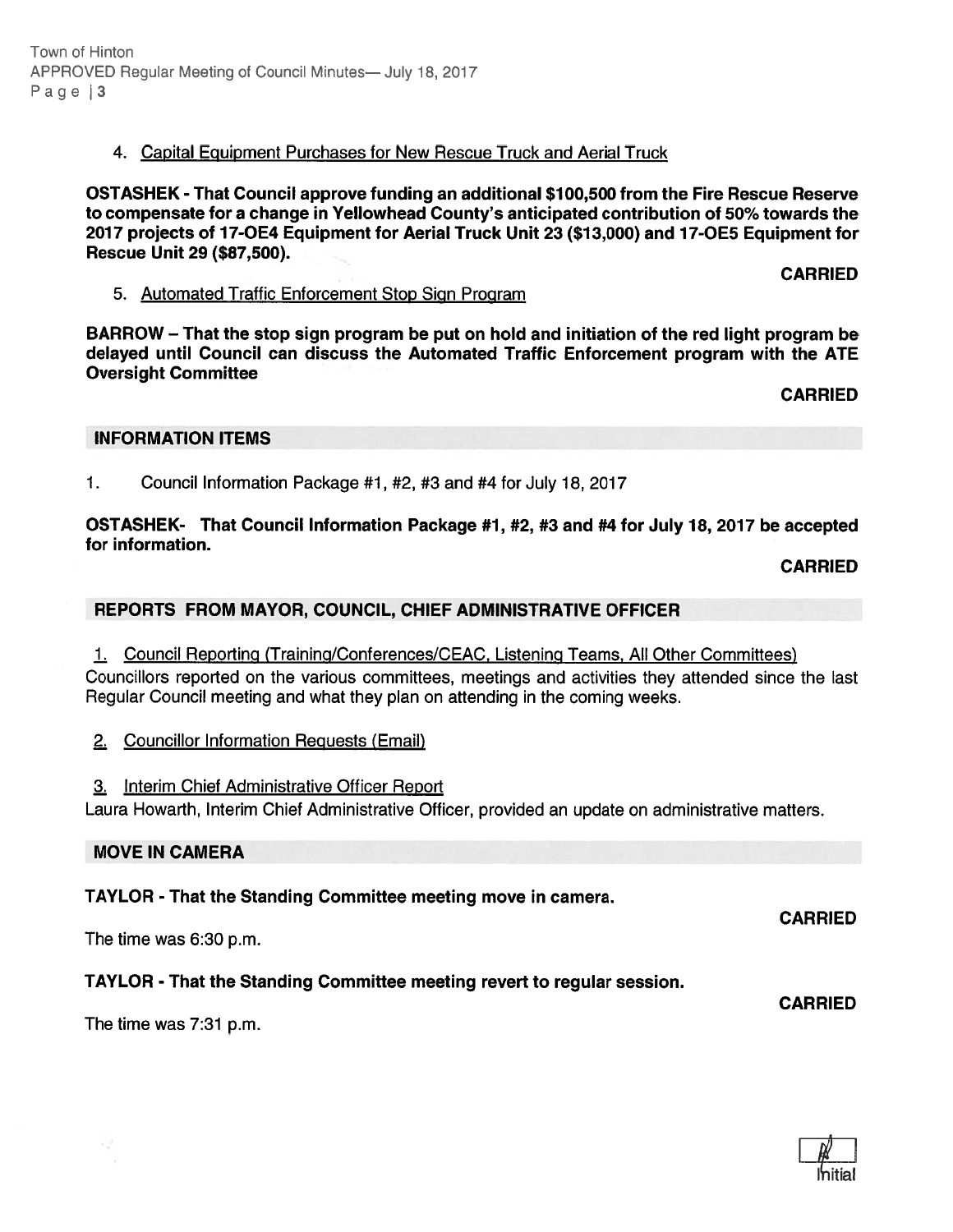Town of Hinton APPROVED Regular Meeting of Council Minutes— July 18, 2017 Page | 4

## ADJOURNMENT

MICHAELS - That the Regular Meeting of Council adjourn.

The time was 7:32 p.m.

War

Mayor

Director of Corporate Services

**CARRIED** 

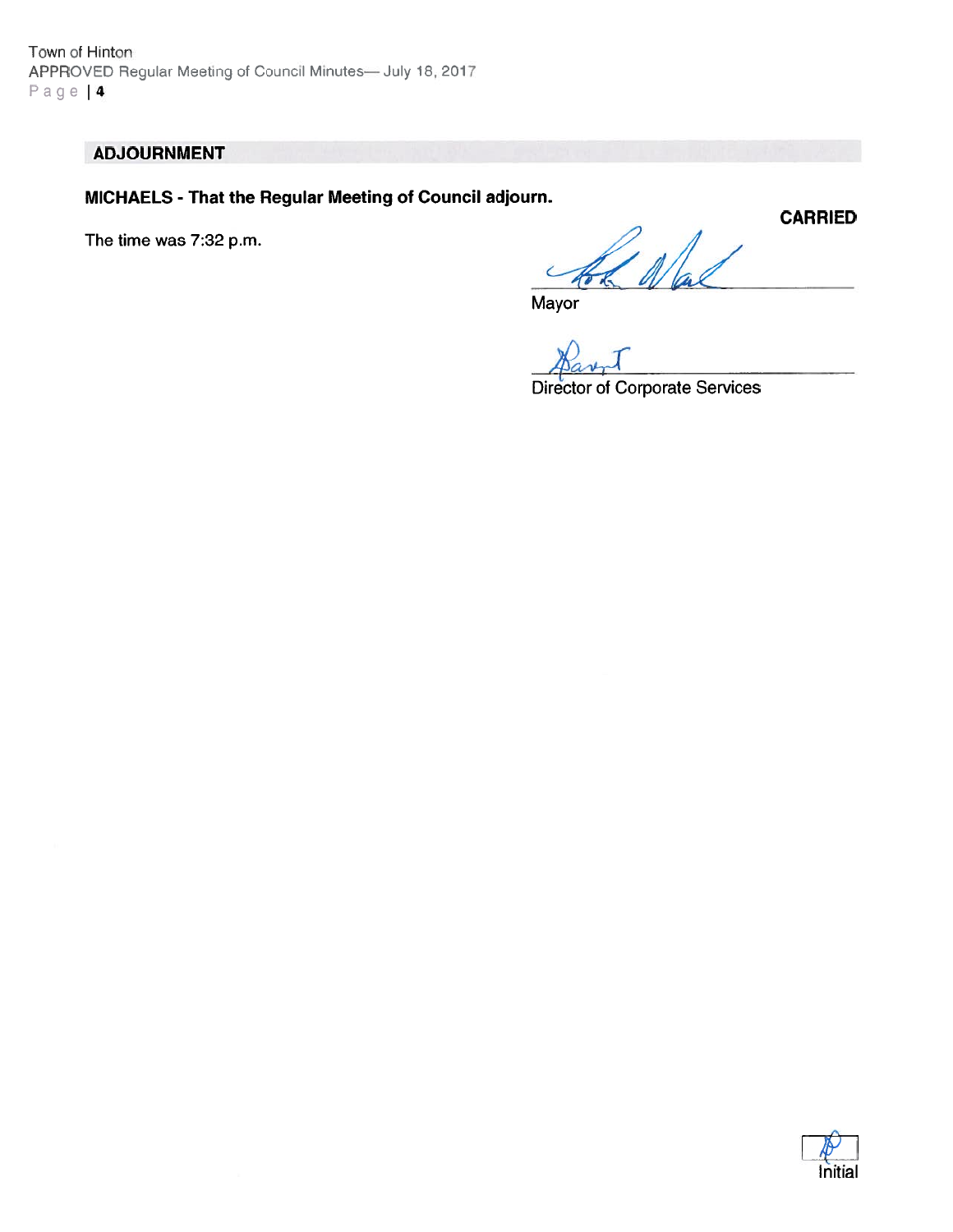Attachment #1



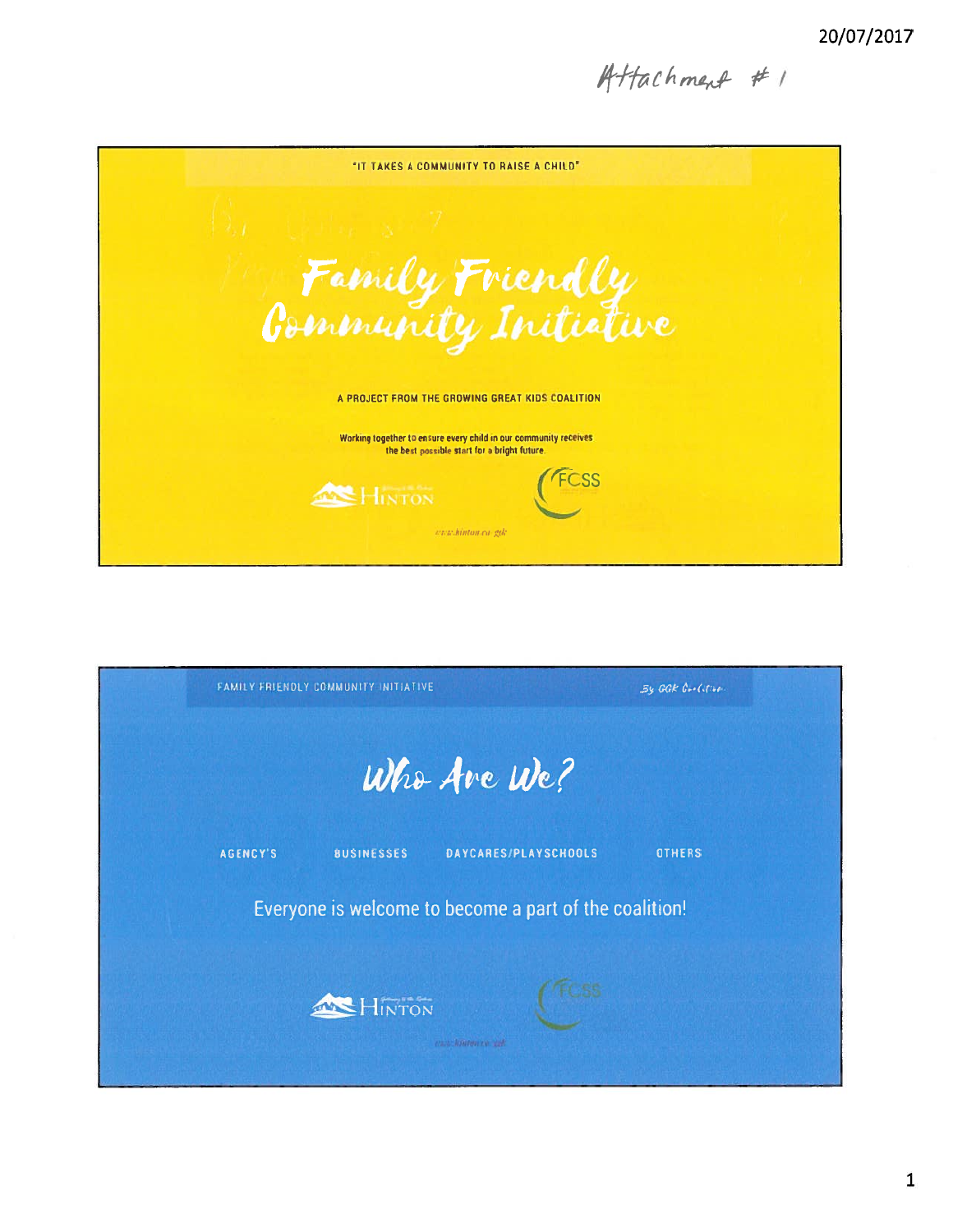| FAMILY FRIENDLY COMMUNITY INITIATIVE                                                                                                         |                                                                                                                                                                                                                                                                                                         | $By$ GGK Coolding                                                                                                                               |
|----------------------------------------------------------------------------------------------------------------------------------------------|---------------------------------------------------------------------------------------------------------------------------------------------------------------------------------------------------------------------------------------------------------------------------------------------------------|-------------------------------------------------------------------------------------------------------------------------------------------------|
|                                                                                                                                              | Our Goely - Building More Gapable Children                                                                                                                                                                                                                                                              |                                                                                                                                                 |
|                                                                                                                                              | Through Collaboration                                                                                                                                                                                                                                                                                   |                                                                                                                                                 |
|                                                                                                                                              | Although the majority of children in Hinton are developing appropriately, a January 2013 study saw a<br>significant percentage are experiencing difficulty, or great difficulty, particularly in Communication<br>Skills and General Knowledge (28.16 per cent) and Social Competence (26.53 per cent). |                                                                                                                                                 |
| Plan                                                                                                                                         | Act                                                                                                                                                                                                                                                                                                     | <b>Enhance</b>                                                                                                                                  |
| We come together to create<br>action plans in Hinton &<br>Area to ensure positive<br>influences are made from<br>infancy to the age of five. | We act together to ensure<br>every child in our<br>community receives the<br>best possible start for a<br>bright future.                                                                                                                                                                                | We ensure there are<br>ongoing community<br>initiatives that foster early<br>childhood experiences and<br>enhance the lives of our<br>children. |
|                                                                                                                                              | Since then, we've made great progress in these areas, but new challenges are being observed in our<br>community's children.                                                                                                                                                                             |                                                                                                                                                 |
|                                                                                                                                              | www.hiuton.ca/ggk                                                                                                                                                                                                                                                                                       |                                                                                                                                                 |

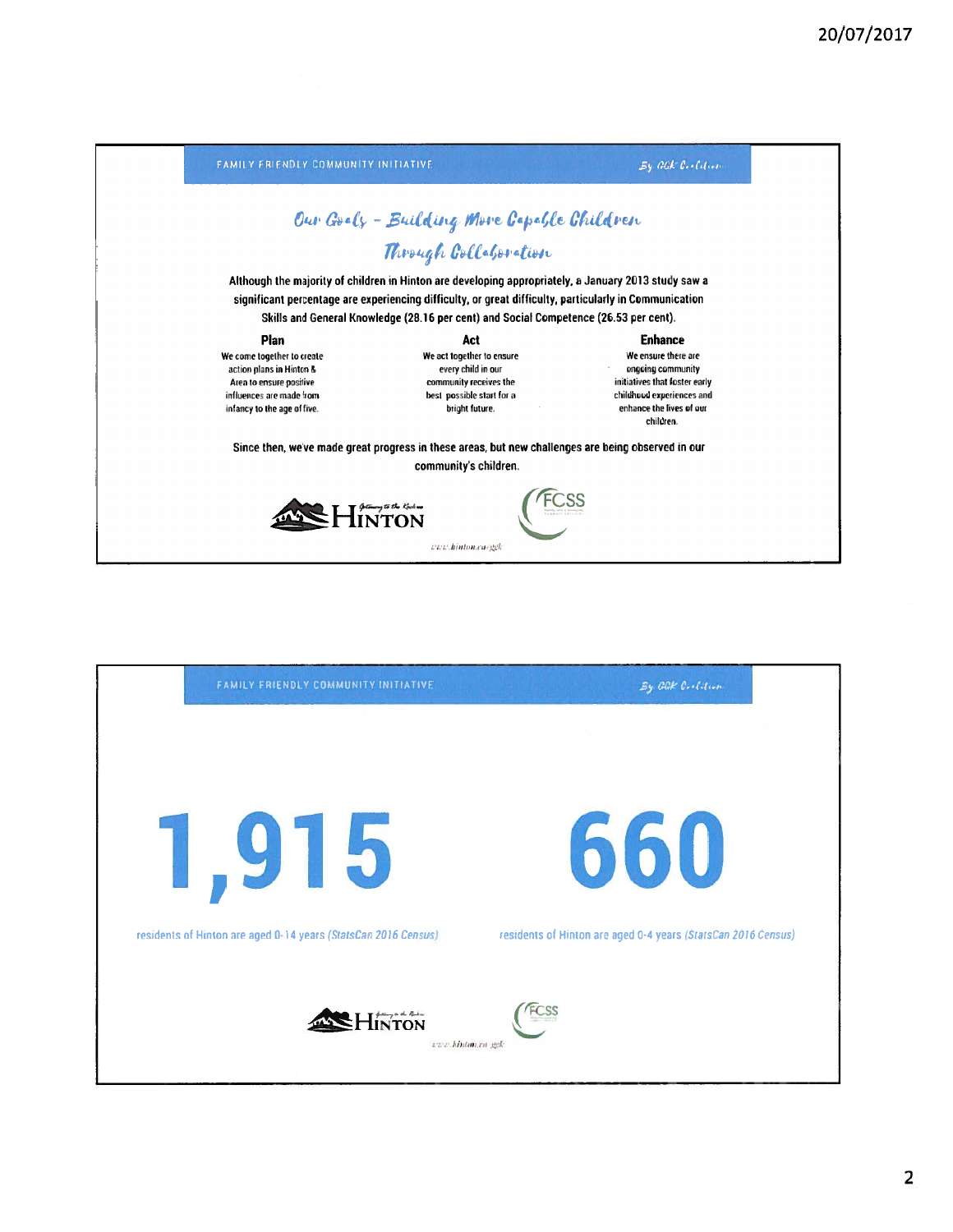

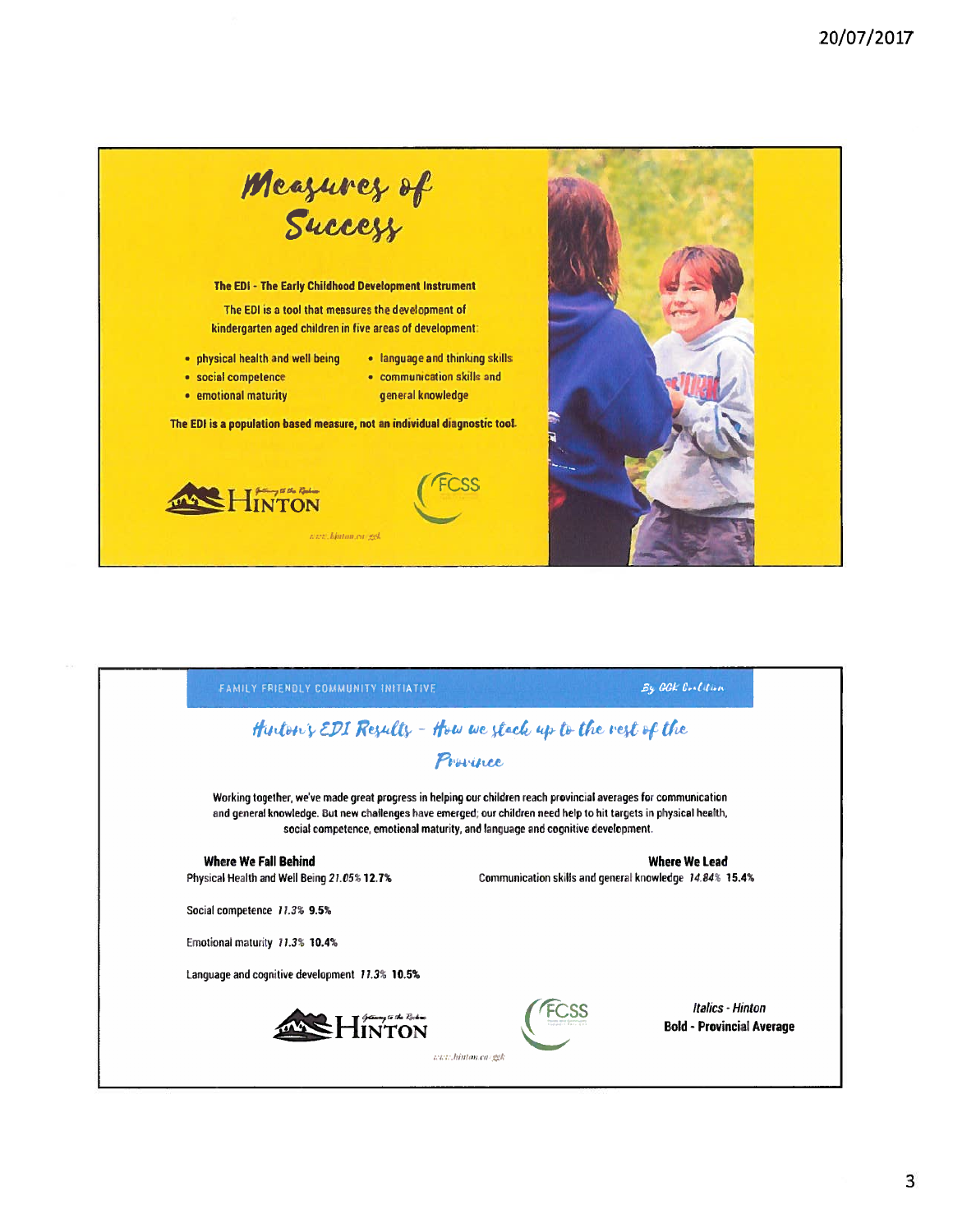

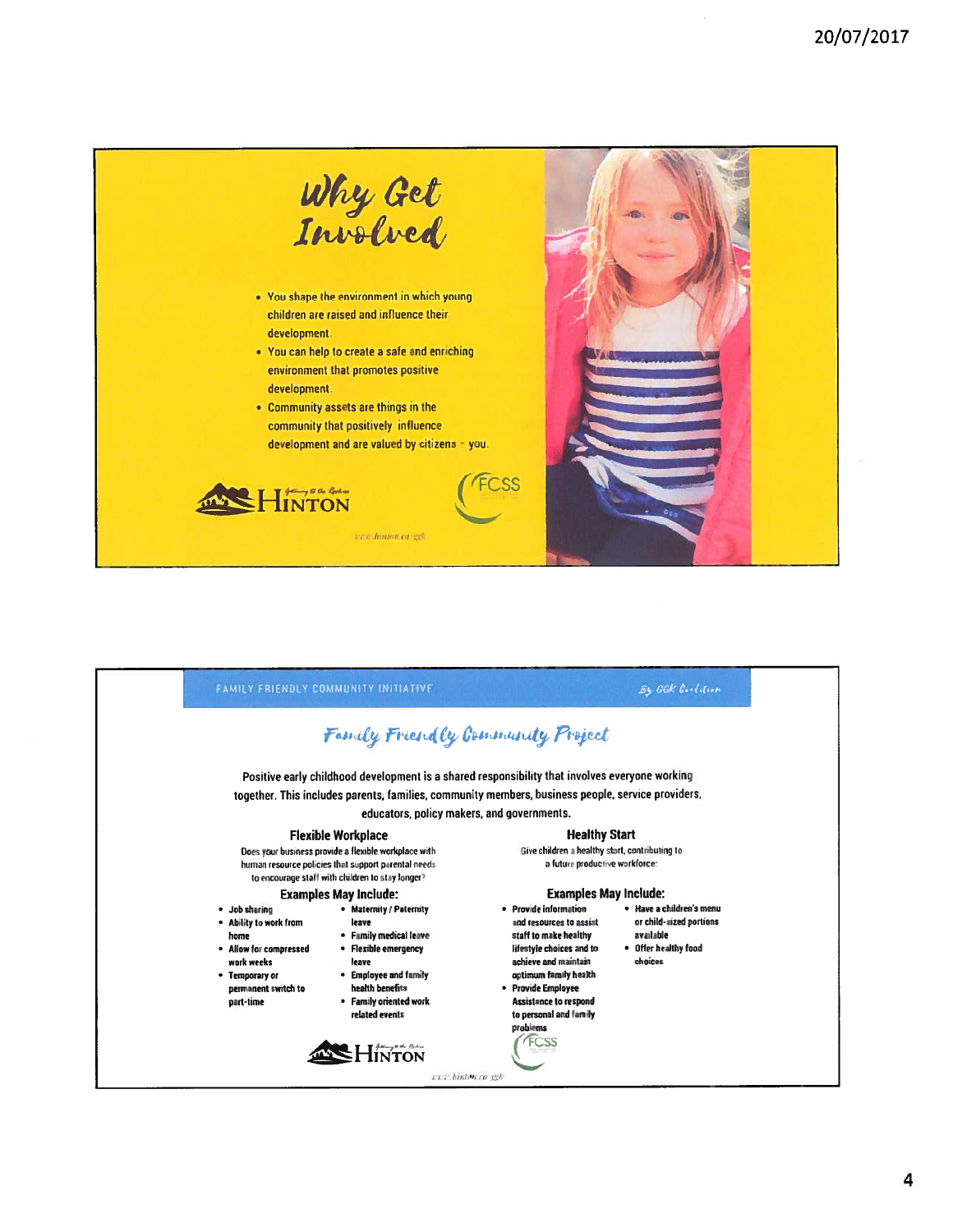# How does the Business Benefit?

- Increased level of customer satisfaction
- Word of mouth referrals as a Family **Friendly Business**
- Enhanced reputation
- Great community relations
- Receive a Growing Great Kids Family Friendly decal to proudly display in your business window, celebrating you as a Family **Friendly Business**
- **Employee Attraction and Retention**